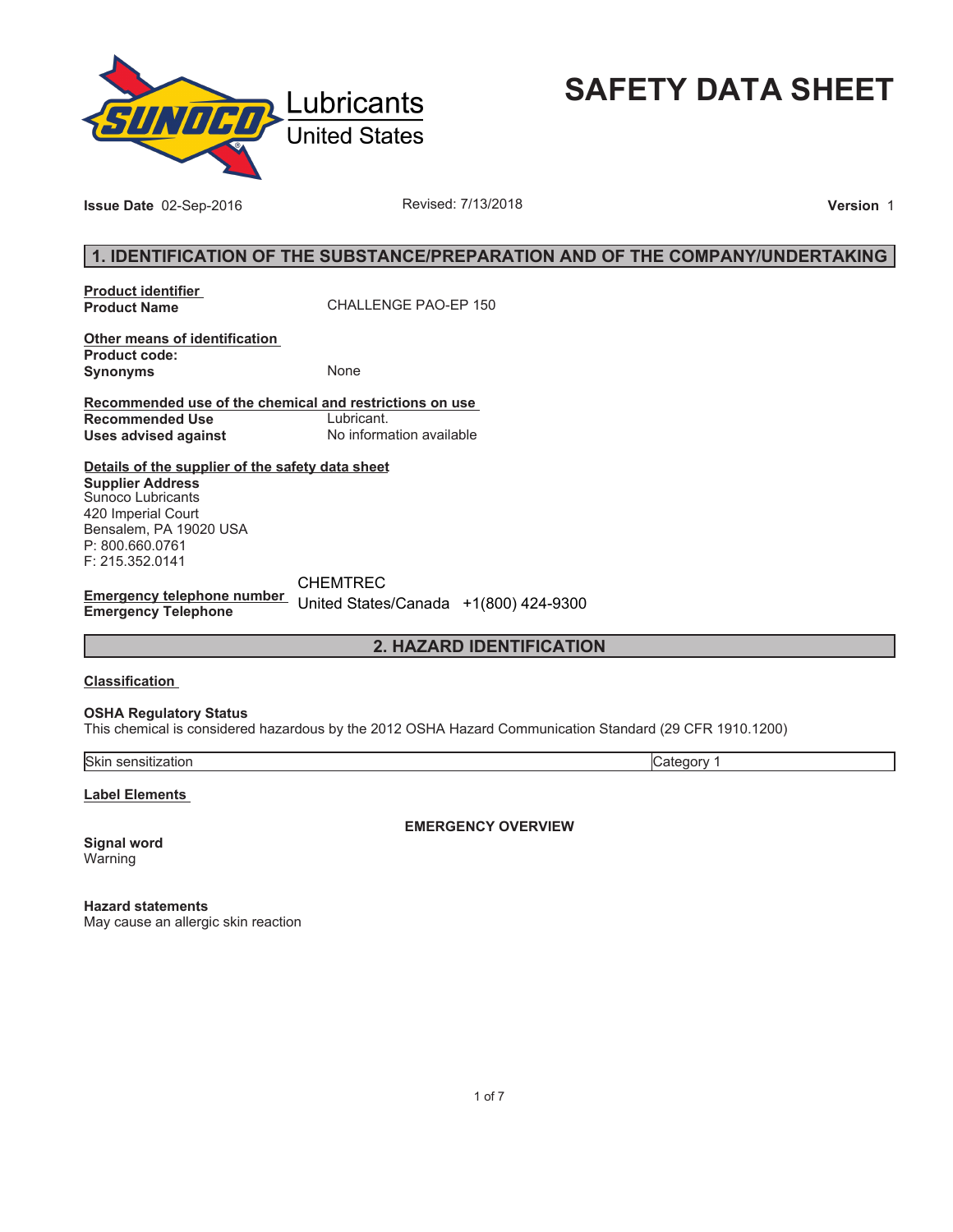| Appearance Oil                                                                                                                                                                                                                                                                   | <b>Physical state Liquid</b>                                                                                                             | <b>Odor</b> Slight Sulphurous |  |  |
|----------------------------------------------------------------------------------------------------------------------------------------------------------------------------------------------------------------------------------------------------------------------------------|------------------------------------------------------------------------------------------------------------------------------------------|-------------------------------|--|--|
| <b>Precautionary Statements - Prevention</b><br>Avoid breathing dust/fume/gas/mist/vapors/spray<br>Wear protective gloves<br><b>Skin</b> IF ON SKIN: Wash with plenty of soap and water<br>Wash contaminated clothing before reuse<br><b>Precautionary Statements - Disposal</b> | Contaminated work clothing should not be allowed out of the workplace<br>If skin irritation or rash occurs: Get medical advice/attention |                               |  |  |
| Dispose of in accordance with federal, state and local regulations                                                                                                                                                                                                               |                                                                                                                                          |                               |  |  |
| Hazards not otherwise classified (HNOC)<br>Other information<br>• May cause long lasting harmful effects to aquatic life                                                                                                                                                         |                                                                                                                                          |                               |  |  |

\_\_\_\_\_\_\_\_\_\_\_\_\_\_\_\_\_\_\_\_\_\_\_\_\_\_\_\_\_\_\_\_\_\_\_\_\_\_\_\_\_\_\_\_\_\_\_\_\_\_\_\_\_\_\_\_\_\_\_\_\_\_\_\_\_\_\_\_\_\_\_\_\_\_\_\_\_\_\_\_\_\_\_\_\_\_\_\_\_\_\_\_\_

# **3. COMPOSITION/INFORMATION ON INGREDIENTS**

This material is considered hazardous by the OSHA Hazard Communication Standard (29 CFR 1910.1200).

| <b>Components</b>                                                          | <b>CAS-No</b>                                                                                                                               | Weight % | <b>Trade Secret</b> |  |  |  |
|----------------------------------------------------------------------------|---------------------------------------------------------------------------------------------------------------------------------------------|----------|---------------------|--|--|--|
| Olefin Sulfide                                                             | 68937-96-2                                                                                                                                  | $< 1\%$  |                     |  |  |  |
|                                                                            |                                                                                                                                             |          |                     |  |  |  |
| <b>4. FIRST AID MEASURES</b>                                               |                                                                                                                                             |          |                     |  |  |  |
| <b>First aid measures</b>                                                  |                                                                                                                                             |          |                     |  |  |  |
| Eye contact:<br>advice.                                                    | In the case of contact with eyes, rinse immediately with plenty of water and seek medical                                                   |          |                     |  |  |  |
| Skin contact:                                                              | Wash off immediately with soap and plenty of water. If a person feels unwell or symptoms<br>of skin irritation appear, consult a physician. |          |                     |  |  |  |
| Inhalation:                                                                | In the case of inhalation of aerosol/mist consult a physician if necessary. Move to fresh air.                                              |          |                     |  |  |  |
| Ingestion:                                                                 | Do not induce vomiting without medical advice. Drink 1 or 2 glasses of water. Consult a<br>physician if necessary.                          |          |                     |  |  |  |
| Most important symptoms and effects, both acute and delayed                |                                                                                                                                             |          |                     |  |  |  |
| <b>Symptoms</b>                                                            | No information available.                                                                                                                   |          |                     |  |  |  |
| Indication of any immediate medical attention and special treatment needed |                                                                                                                                             |          |                     |  |  |  |

# **5. FIRE-FIGHTING MEASURES**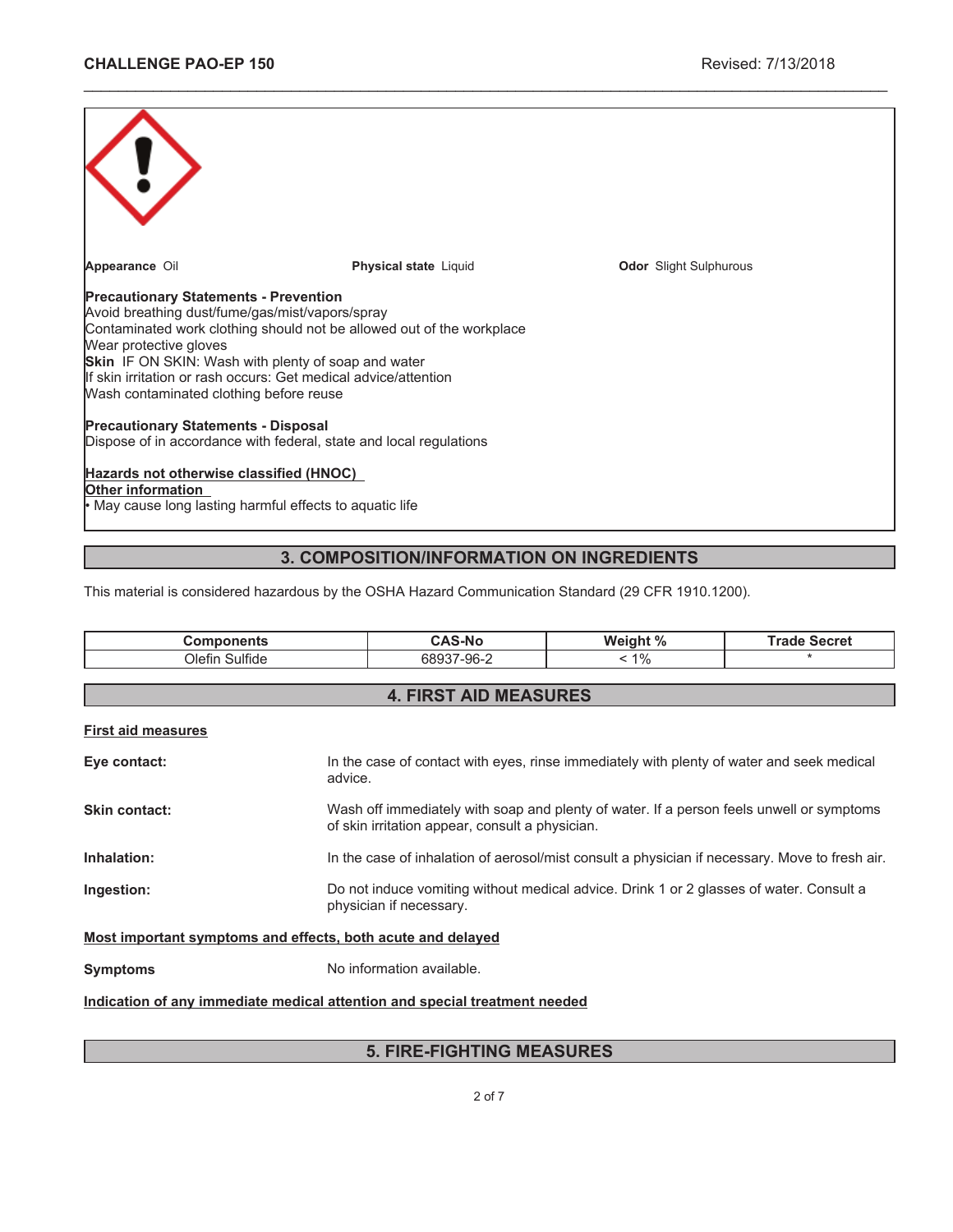#### **Suitable extinguishing media:**

Carbon dioxide (CO2). Dry chemical. Water spray mist or foam.

Unsuitable extinguishing media Do not use a solid water stream as it may scatter and spread fire **Specific hazards arising from the chemical**

Thermal decomposition can lead to release of irritating gases and vapors.

# **Explosion data**

**Sensitivity to Mechanical Impact** None. **Sensitivity to Static Discharge** None.

## **Special protective equipment for firefighters:**

As in any fire, wear self-contained breathing apparatus pressure-demand, MSHA/NIOSH (approved or equivalent) and full protective gear.

## **6. ACCIDENTAL RELEASE MEASURES**

\_\_\_\_\_\_\_\_\_\_\_\_\_\_\_\_\_\_\_\_\_\_\_\_\_\_\_\_\_\_\_\_\_\_\_\_\_\_\_\_\_\_\_\_\_\_\_\_\_\_\_\_\_\_\_\_\_\_\_\_\_\_\_\_\_\_\_\_\_\_\_\_\_\_\_\_\_\_\_\_\_\_\_\_\_\_\_\_\_\_\_\_\_

| Personal precautions, protective equipment and emergency procedures |                                                                                                         |  |  |
|---------------------------------------------------------------------|---------------------------------------------------------------------------------------------------------|--|--|
| <b>Personal precautions:</b>                                        | Contaminated surfaces will be extremely slippery. Wear personal protective equipment.                   |  |  |
| <b>Environmental precautions</b>                                    |                                                                                                         |  |  |
| <b>Environmental precautions:</b>                                   | Do not flush into surface water or sanitary sewer system.                                               |  |  |
| Methods and material for containment and cleaning up                |                                                                                                         |  |  |
| <b>Methods for containment</b>                                      | Prevent further leakage or spillage if safe to do so.                                                   |  |  |
| Methods for cleaning up:                                            | Absorb spill with inert material (e.g. dry sand or earth), then place in a chemical waste<br>container. |  |  |

# **7. HANDLING AND STORAGE**

| <b>Precautions for safe handling</b> |  |
|--------------------------------------|--|
|--------------------------------------|--|

Handling **Handling** Avoid contact with skin, eyes and clothing. Handle in accordance with good industrial hygiene and safety practice.

#### **Conditions for safe storage, including any incompatibilities**

**Storage Conditions** Keep container tightly closed.

# **8. EXPOSURE CONTROLS/PERSONAL PROTECTION**

| <b>Control parameters</b>                          |                                                                                                                                                                                             |
|----------------------------------------------------|---------------------------------------------------------------------------------------------------------------------------------------------------------------------------------------------|
| <b>Exposure Guidelines</b>                         | Contains mineral oil, vegetable oil, and/or synthetic oil. Under conditions which may<br>generate mists, observe the OSHA PEL of 5 mg/m <sup>3</sup> , ACGIH STEL of 10 mg/m <sup>3</sup> . |
| <b>Appropriate engineering controls</b>            |                                                                                                                                                                                             |
| <b>Engineering measures to reduce</b><br>exposure: | Ensure adequate ventilation, especially in confined areas.                                                                                                                                  |
|                                                    | Individual protection measures, such as personal protective equipment                                                                                                                       |
| Respiratory protection:                            | Breathing apparatus needed only when aerosol or mist is formed                                                                                                                              |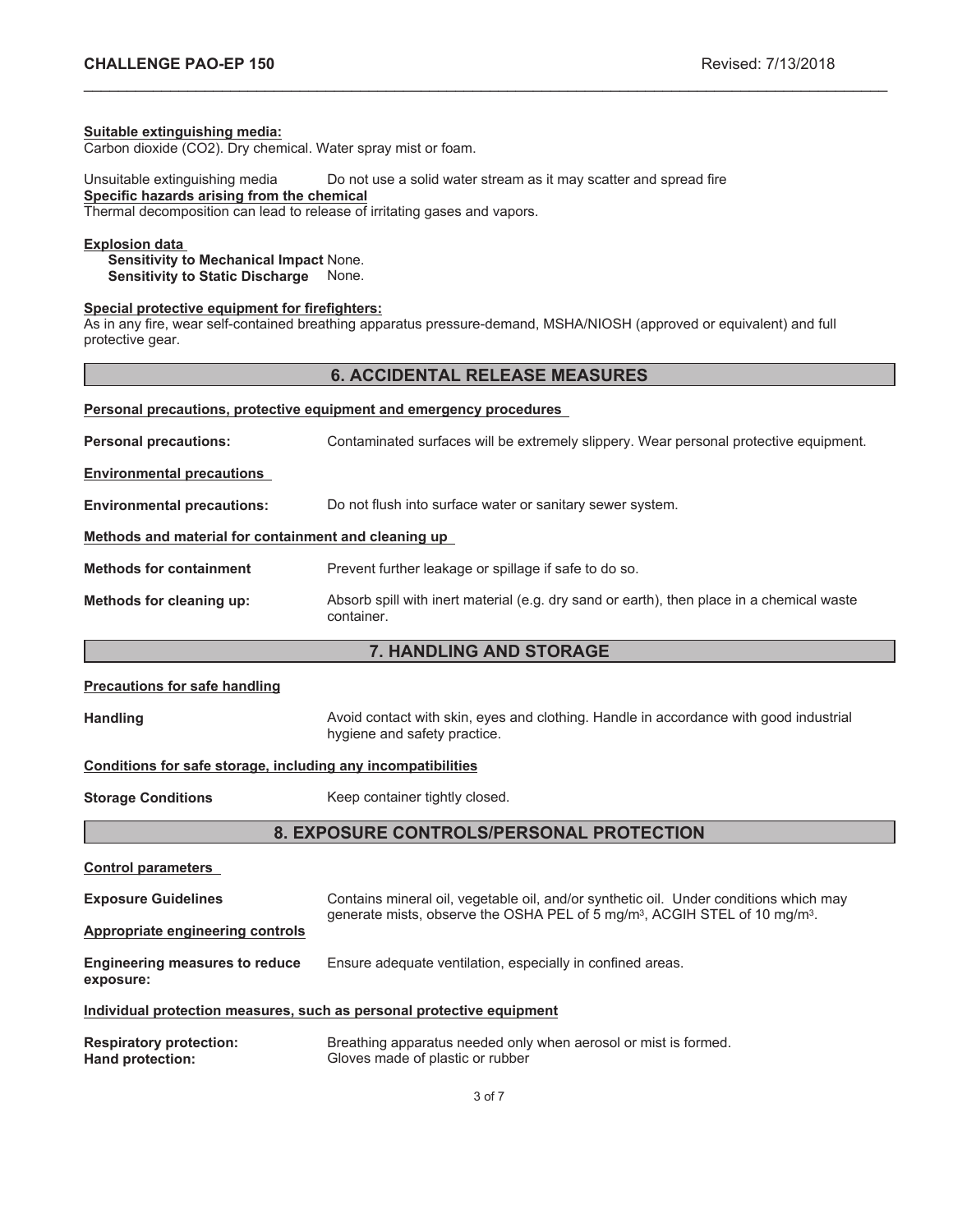| Safety glasses<br>Eye protection:<br>Usual safety precautions while handling the product will provide adequate protection<br>Skin and body protection:<br>against this potential effect<br>Avoid contact with skin, eyes and clothing<br><b>General Hygiene Considerations</b> |                                                             |  |                                                                                                                                          |                                                                                         |                                                                         |                              |           |
|--------------------------------------------------------------------------------------------------------------------------------------------------------------------------------------------------------------------------------------------------------------------------------|-------------------------------------------------------------|--|------------------------------------------------------------------------------------------------------------------------------------------|-----------------------------------------------------------------------------------------|-------------------------------------------------------------------------|------------------------------|-----------|
| 9. PHYSICAL AND CHEMICAL PROPERTIES                                                                                                                                                                                                                                            |                                                             |  |                                                                                                                                          |                                                                                         |                                                                         |                              |           |
|                                                                                                                                                                                                                                                                                |                                                             |  | Information on basic physical and chemical properties                                                                                    |                                                                                         |                                                                         |                              |           |
| <b>Physical state Liquid</b><br>Appearance Oil                                                                                                                                                                                                                                 |                                                             |  | <b>Odor</b> Slight Sulphurous                                                                                                            | <b>Color</b> Amber                                                                      |                                                                         | Odor thresholdNo information | available |
| <b>Property</b><br><b>Melting</b><br>point/freezing available<br>point                                                                                                                                                                                                         | Values<br>No information                                    |  | Remarks • Method                                                                                                                         | рH<br><b>Boiling point / No information</b><br>boiling range available                  | Not applicable                                                          |                              |           |
| <b>Flash point</b>                                                                                                                                                                                                                                                             | > 204 °C / > Cleveland Open Cup<br>400 °F<br>No information |  |                                                                                                                                          | Evaporation<br>rate                                                                     | No information<br>available                                             |                              |           |
| <b>Flammability</b><br>(solid, gas)<br><b>Upper</b><br>flammability available<br>limit:                                                                                                                                                                                        | available<br>No information                                 |  |                                                                                                                                          | <b>Flammability</b><br><b>Limit in Air</b><br>Lower<br>flammability available<br>limit: | No information                                                          |                              |           |
| Vapor<br>pressure<br><b>Specific</b><br>Gravity                                                                                                                                                                                                                                | No information<br>available<br>${}_{0.9}$                   |  |                                                                                                                                          | Water<br>solubility                                                                     | Vapor density No information<br>available<br>Insoluble in<br>water      |                              |           |
| Solubility in<br>other solvents available<br><b>Autoignition</b>                                                                                                                                                                                                               | No information<br>No information<br>available               |  |                                                                                                                                          | <b>Partition</b><br>coefficient<br>temperature                                          | No information<br>available<br>DecompositionNo information<br>available |                              |           |
| temperature<br><b>Kinematic</b><br>viscosity<br><b>Explosive properties</b>                                                                                                                                                                                                    | approx. 147<br>cSt @ 40 ° C                                 |  | No information available                                                                                                                 | <b>Dynamic</b><br>viscosity                                                             | No information<br>available                                             |                              |           |
| <b>Oxidizing properties</b><br><b>Other information</b>                                                                                                                                                                                                                        |                                                             |  | No information available                                                                                                                 |                                                                                         |                                                                         |                              |           |
| Softening point<br><b>Molecular weight</b><br>VOC Content (%)<br><b>Density</b><br><b>Bulk density</b>                                                                                                                                                                         |                                                             |  | No information available<br>No information available<br>No information available<br>No information available<br>No information available |                                                                                         |                                                                         |                              |           |
|                                                                                                                                                                                                                                                                                |                                                             |  | <b>10. STABILITY AND REACTIVITY</b>                                                                                                      |                                                                                         |                                                                         |                              |           |

\_\_\_\_\_\_\_\_\_\_\_\_\_\_\_\_\_\_\_\_\_\_\_\_\_\_\_\_\_\_\_\_\_\_\_\_\_\_\_\_\_\_\_\_\_\_\_\_\_\_\_\_\_\_\_\_\_\_\_\_\_\_\_\_\_\_\_\_\_\_\_\_\_\_\_\_\_\_\_\_\_\_\_\_\_\_\_\_\_\_\_\_\_

#### **Reactivity** Not applicable

# **Chemical stability**

| <b>Stability</b><br><b>Possibility of Hazardous Reactions</b> | Stable under normal conditions           |
|---------------------------------------------------------------|------------------------------------------|
| <b>Possibility of Hazardous</b><br><b>Reactions</b>           | None under normal processing.            |
| <b>Hazardous polymerization</b>                               | Hazardous polymerization does not occur. |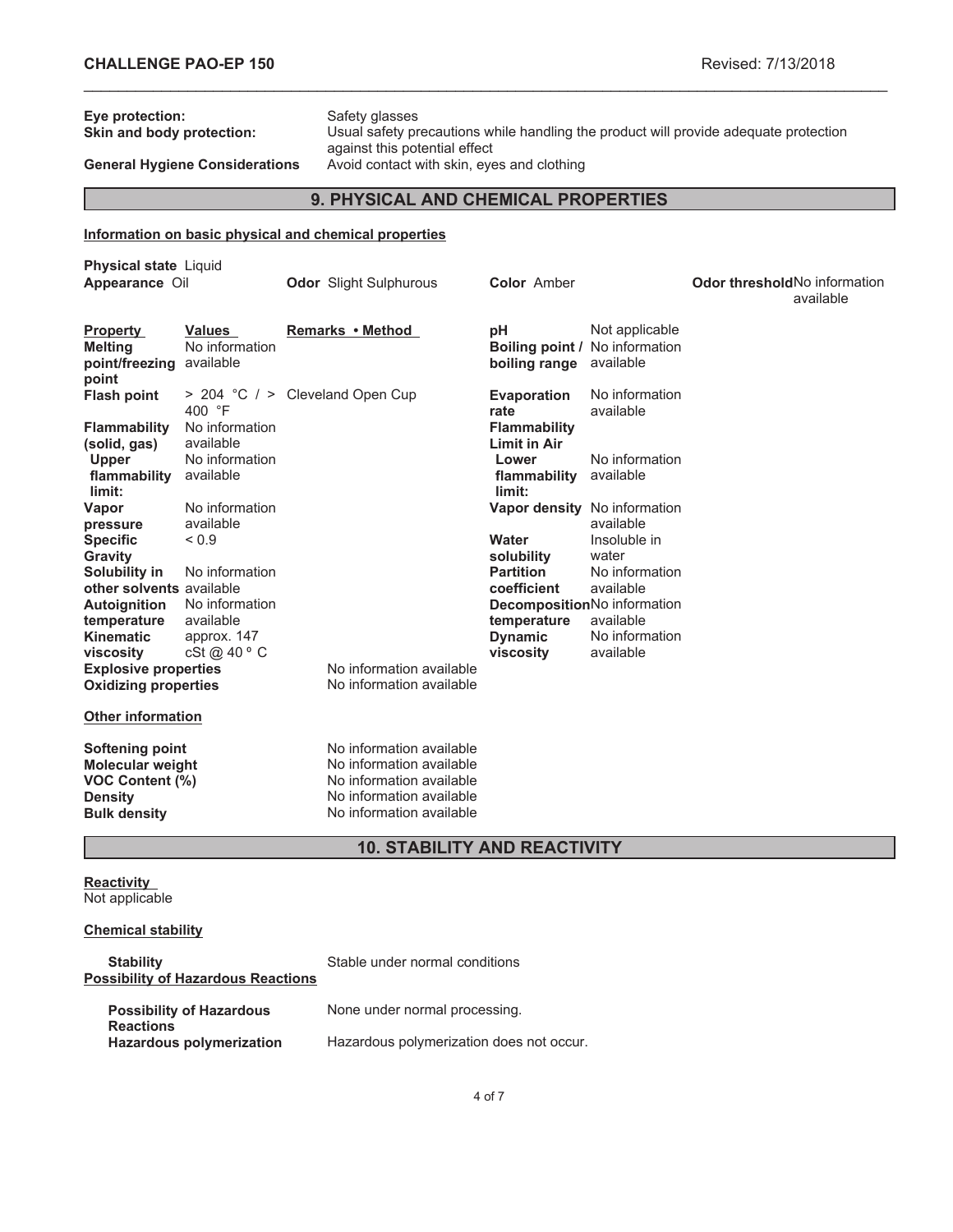## **Conditions to avoid**

| <b>Conditions to avoid</b>              | No special storage conditions required |
|-----------------------------------------|----------------------------------------|
| <b>Hazardous Decomposition Products</b> |                                        |

| <b>Hazardous Decomposition</b> | Thermal decomposition can lead to release of irritating gases and vapors |
|--------------------------------|--------------------------------------------------------------------------|
| <b>Products</b>                |                                                                          |
| Incompatible materials         |                                                                          |

**Incompatible materials** Oxidising agents

# **11. TOXICOLOGICAL INFORMATION**

\_\_\_\_\_\_\_\_\_\_\_\_\_\_\_\_\_\_\_\_\_\_\_\_\_\_\_\_\_\_\_\_\_\_\_\_\_\_\_\_\_\_\_\_\_\_\_\_\_\_\_\_\_\_\_\_\_\_\_\_\_\_\_\_\_\_\_\_\_\_\_\_\_\_\_\_\_\_\_\_\_\_\_\_\_\_\_\_\_\_\_\_\_

## **Information on likely routes of exposure**

| <b>Components</b>          | Oral LD50                                                                                                                                                                     | Dermal LD50 | <b>Inhalation LC50</b> |  |
|----------------------------|-------------------------------------------------------------------------------------------------------------------------------------------------------------------------------|-------------|------------------------|--|
| <b>Ingestion</b>           | Ingestion may cause gastrointestinal irritation, nausea, vomiting and diarrhoea.                                                                                              |             |                        |  |
| <b>Inhalation</b>          | Avoid breathing vapors or mists.                                                                                                                                              |             |                        |  |
| <b>Skin contact</b>        | Substance does not generally irritate and is only mildly irritating to the skin. Repeated or<br>prolonged skin contact may cause allergic reactions with susceptible persons. |             |                        |  |
| Eye contact                | May cause slight irritation.                                                                                                                                                  |             |                        |  |
| <b>Product Information</b> | Product does not present an acute toxicity hazard based on known or supplied information                                                                                      |             |                        |  |

## **Components Oral LD50 Dermal LD50 Inhalation LC50**  $\overline{O}$ lefin Sulfide - 68937-96-2  $= 6500 \text{ mg/kg}$  (Rat ) -  $-$

## **Information on toxicological effects**

## **Delayed and immediate effects as well as chronic effects from short and long-term exposure**

| <b>Sensitization</b><br><b>Mutagenic effects:</b> | May cause sensitization by skin contact.<br>Did not show mutagenic or teratogenic effects in animal experiments. |
|---------------------------------------------------|------------------------------------------------------------------------------------------------------------------|
| Carcinogenicity                                   | This product does not contain any carcinogens or potential carcinogens as listed by OSHA,<br>IARC or NTP.        |
| <b>Reproductive toxicity</b>                      | This product does not contain any known or suspected reproductive hazards.                                       |
| <b>STOT - Single Exposure</b>                     | None under normal use conditions.                                                                                |
| <b>STOT - Repeated Exposure</b>                   | None under normal use conditions.                                                                                |
| <b>Aspiration hazard</b>                          | Not applicable.                                                                                                  |

**Numerical measures of toxicity - Product Information**

**The following values are calculated based on chapter 3.1 of the GHS document** .

| ATEmix (oral)                 | 7724 mg/kg |
|-------------------------------|------------|
| <b>ATEmix (dermal)</b>        | 8769 mg/kg |
| ATEmix (inhalation-dust/mist) | 26836 ma/l |
| ATEmix (inhalation-vapor)     | 15814 ma/l |

# **12. ECOLOGICAL INFORMATION**

## **Ecotoxicity**

May cause long lasting harmful effects to aquatic life

|  | 0.508% of the mixture consists of components(s) of unknown hazards to the aquatic environment |
|--|-----------------------------------------------------------------------------------------------|
|--|-----------------------------------------------------------------------------------------------|

|    | .<br>Olefin<br>00027<br>$-96-2$<br>Sulfide<br>ש מנ<br>1.7.11 |  |
|----|--------------------------------------------------------------|--|
| AK |                                                              |  |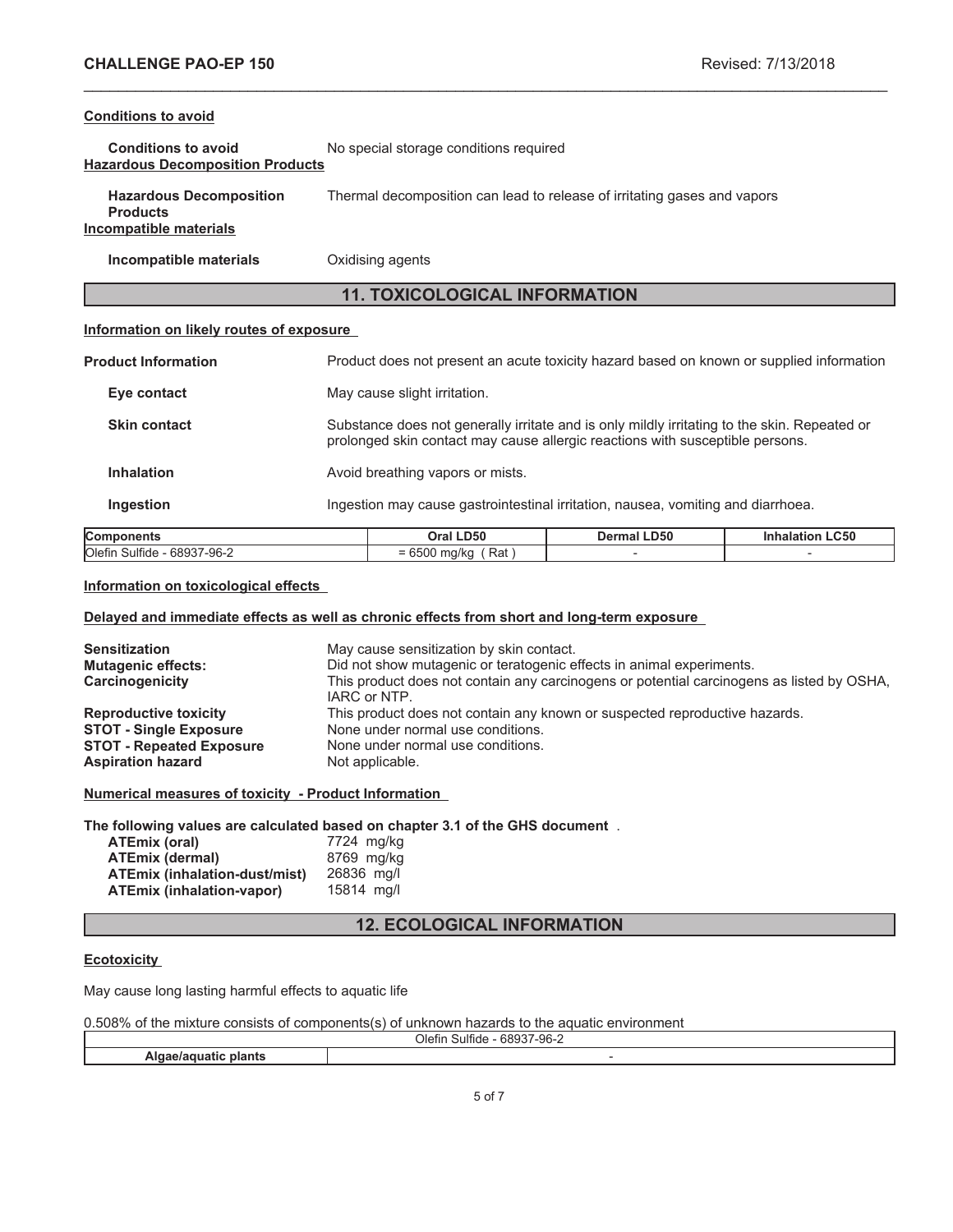| $\mathsf{Fish}$ | 250 - 500: 96 h Pimephales promelas mg/L LC50 static 1000: 96 h Pimephales promelas mg/L LC50 |
|-----------------|-----------------------------------------------------------------------------------------------|
|                 | semi-static                                                                                   |
| Crustacea       | 1000: 48 h Daphnia magna mg/L EC50                                                            |

\_\_\_\_\_\_\_\_\_\_\_\_\_\_\_\_\_\_\_\_\_\_\_\_\_\_\_\_\_\_\_\_\_\_\_\_\_\_\_\_\_\_\_\_\_\_\_\_\_\_\_\_\_\_\_\_\_\_\_\_\_\_\_\_\_\_\_\_\_\_\_\_\_\_\_\_\_\_\_\_\_\_\_\_\_\_\_\_\_\_\_\_\_

### **Persistence and degradability**

No information available.

#### **Bioaccumulation**

No information available.

### **Mobility**

The product is insoluble and floats on water.

## **13. DISPOSAL CONSIDERATIONS**

#### **Waste treatment methods**

**Disposal of wastes** Disposal should be in accordance with applicable regional, national and local laws and regulations. **Contaminated packaging Do not reuse container.** 

# **14. TRANSPORT INFORMATION**

**DOT** Not Regulated by any means of transportation

|                                  | <b>15. REGULATORY INFORMATION</b>                       |  |
|----------------------------------|---------------------------------------------------------|--|
| <b>International Inventories</b> |                                                         |  |
| <b>TSCA:</b>                     | Listed in TSCA                                          |  |
| DSL:                             | All of the components in this product are listed in DSL |  |
| <b>EINECS/ELINCS</b>             | This product complies with EINECS/ELINCS                |  |
| <b>CHINA:</b>                    | This product complies with China IECSC.                 |  |
| <b>KECL:</b>                     | This product complies with Korea KECL.                  |  |

#### **Legend:**

**TSCA** - United States Toxic Substances Control Act Section 8(b) Inventory

**DSL/NDSL** - Canadian Domestic Substances List/Non-Domestic Substances List

**PICCS:** This product complies with Philippines PICCS.

**EINECS/ELINCS** - European Inventory of Existing Chemical Substances/European List of Notified Chemical Substances

**AICS:** All the constituents of this material are listed on the Australian AICS

**ENCS** - Japan Existing and New Chemical Substances

**IECSC** - China Inventory of Existing Chemical Substances **KECL** - Korean Existing and Evaluated Chemical Substances

**PICCS** - Philippines Inventory of Chemicals and Chemical Substances

**AICS** - Australian Inventory of Chemical Substances